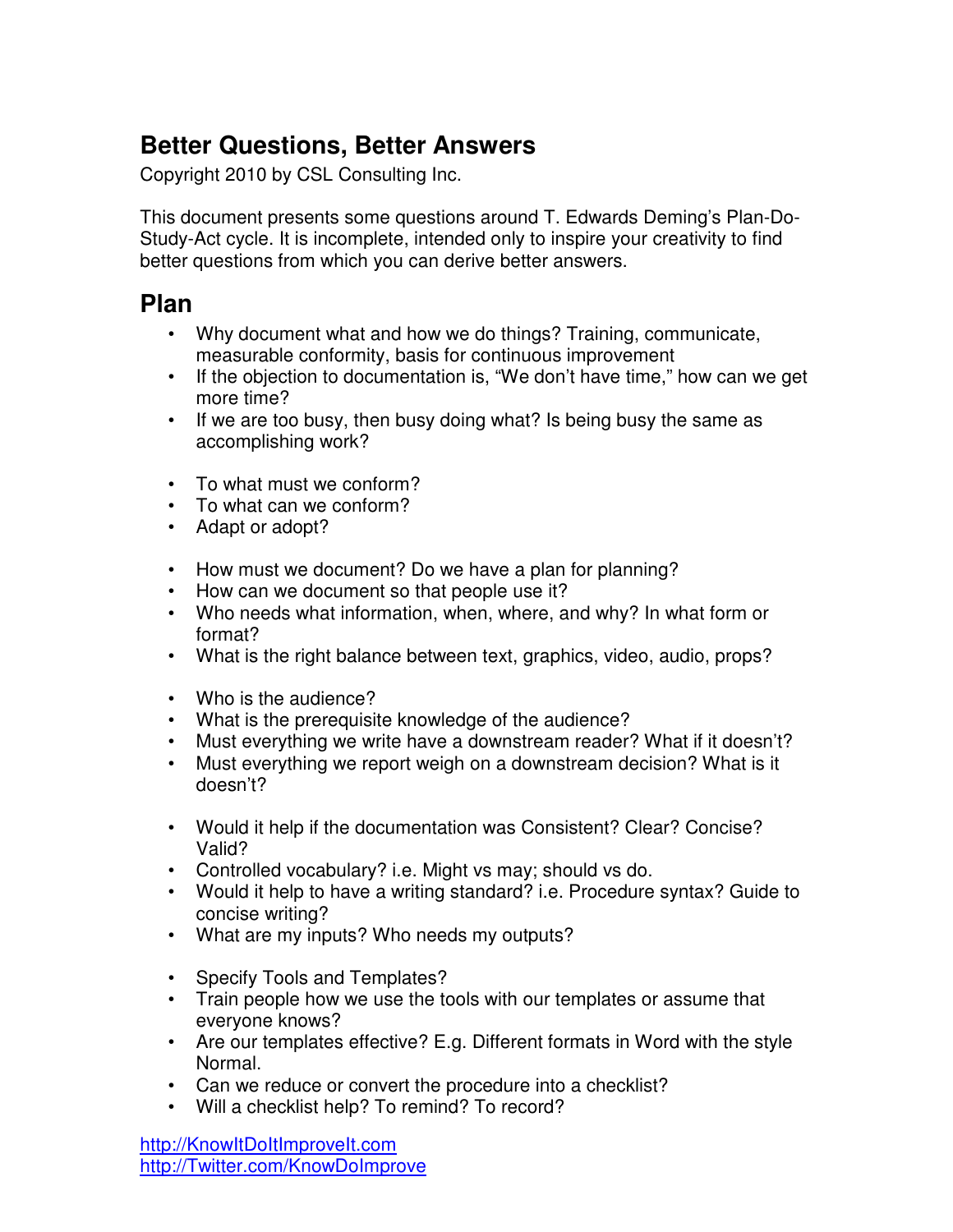- Would we benefit from maximizing our use of structured data? Data instead of documents?
- To what level in each assembly do we need to manage?
	- Replaceable part?
	- Repairable part?
	- Interface
	- Technical requirement?

#### **Do**

- Where is the plan/process/procedure/checklist? Where is that documented?
- When are checklists advantageous or required for compliance?
- Are checklists guaranteed? i.e. Checklists in public washrooms that are checked, but the room is not clean.
- What if checklists were part of the system vs paper? i.e. RFID item scanning as items are moved through a doorway.
- What happens
- Can I conform to the plan/checklist?
- Can we study what and how we are doing things while we are doing them? How is it going?
- Do we need to perform more testing or reduce variance so that we can test by sampling? Would it be of interest to get the same level of quality with less testing?

## **Study**

- How did it go?
- Can I make it clearer? More concise?
- Where in the process did this defect occur or start to occur?
- Do we prefer lessons learned or lessons applied?
- Can we analyze the cause? Root cause(s)?
- What could we do to prevent recurrence?
- Could we convert correction effort into analysis effort to prevent defects?
- Can we learn anything from our help desk and development defect database(s)? Why are people calling? Can we do anything to prevent the ticket in the first place?

# **Act (Change)**

- Can we change the process to correct, adapt, prevent, perfect (enhance) the product or service?
- Who may initiate change?
- Who approves?